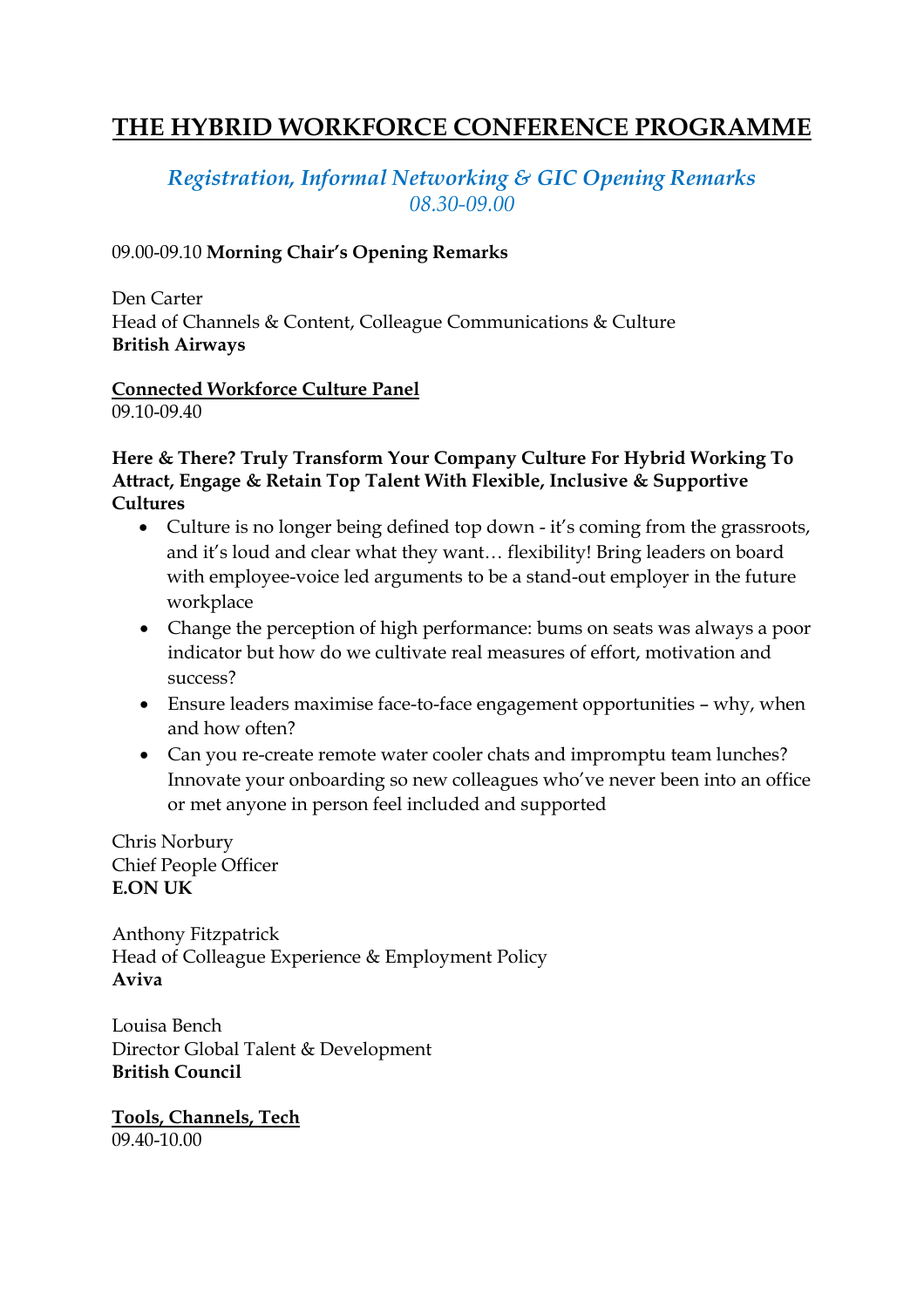#### **Harness The Best Tech & Tools To Drive Efficient & Effective Hybrid Working**

- We're all more digitally savvy than 2 years ago, but what new tech is coming down the tracks that can help us further?
- People have embedded new tech and digital tools but how are they working? What have been key learnings and successes? How do we get the most out of them?
- Beyond Zoom to voting tools and drawing boards... how have people used tech to boost interactivity in their hybrid workforce?

#### Suzy Jearum

Associate Director of Digital Employee Experience **Coca-Cola EuroPacific Partners**

**Case Study: OVO Belonging Networks**  10.00-10.20

## **Connection, Community & Belonging Is A Key Priority At OVO**

Come and join us as we share about how we introduced and grew a people-led community of Belonging Networks in our workforce which ensured our people felt more connected than ever before, despite working from our homes.

TBC

**Work+Family: A New Set Of Priorities** 10.20-10.35

Oliver Daniels Client Services **Bright Horizons Work+Family Solutions**

## *Morning Refreshment Break With Informal Networking 10.35-11.05*

## **The Evolving Role Of The Office Space**  11.05-11.25

#### **The Role Of Office Space… Rethink The Office Space To Increase Collaboration, Creativity & Engagement To Lead Organisational Growth**

- Reframe the role of the office to become a place where creativity happens and rethink the layout of the office to promote collaboration
- We've proven that we can work successfully from home but do we all want to work remotely 5 days a week?!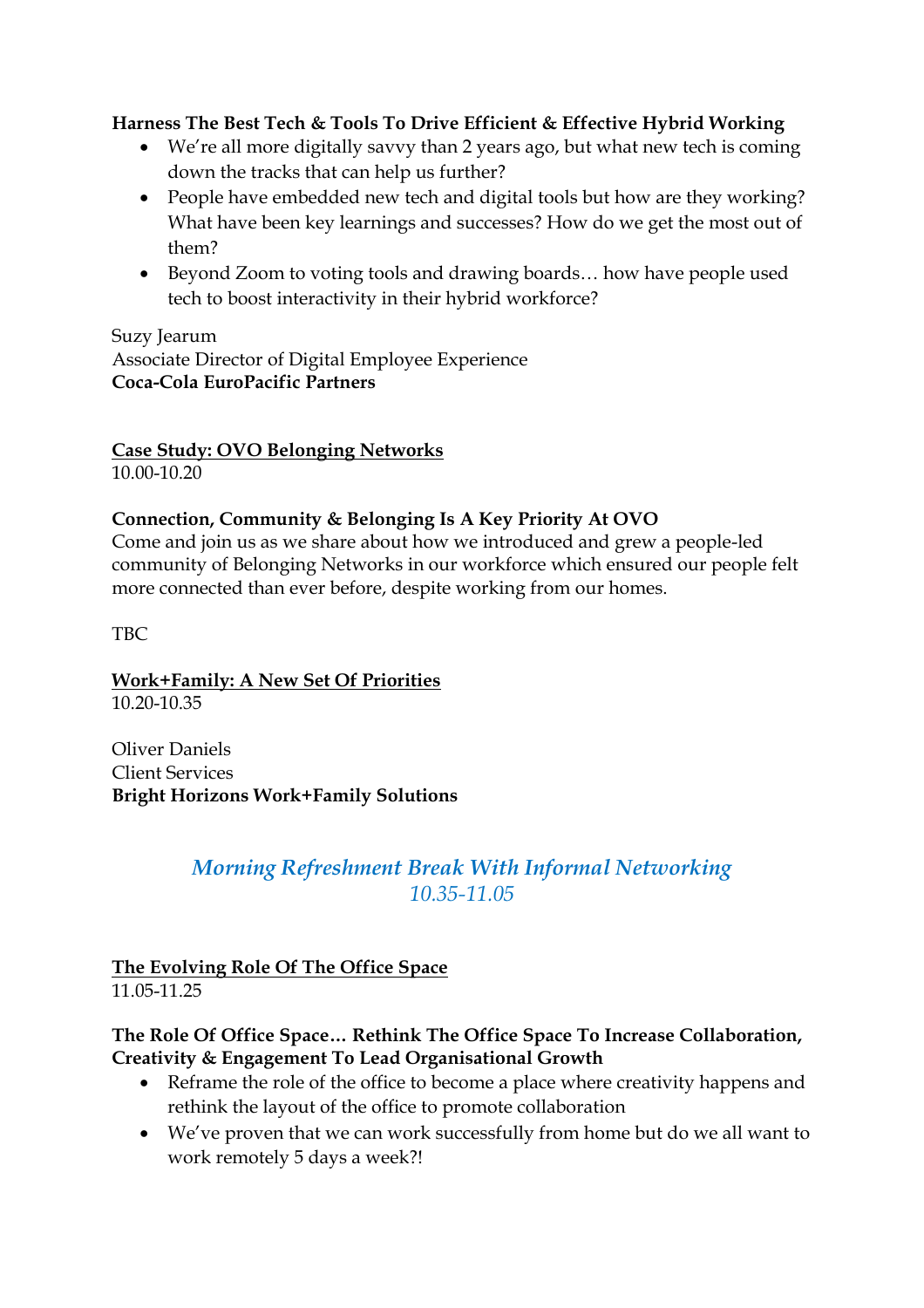• Young Guns Vs. Experienced Pros: balance the need of the younger generation to have contact time with more established staff against the needs of the generation above who are juggling work and family life

Deepa Shah People Director, Head Office **Bupa**

**Moveworks Bonus Session** 11.25-11.40

**Recruitment & Talent** 11.40-12.00

#### **Attract Top Talent & Reduce Attrition In The Midst Of A Turbulent Labour Market Through Hybrid-Friendly Strategies That Set You Apart From Other Employers**

- Be forward thinking in terms of your operating model and have flexible attraction strategies which appeal to the colleagues of today and tomorrow
- AI, robotics, ML: harness the new to streamline and optimise your hybrid recruitment approaches
- What are people doing to retain people in the hybrid world?
- Break down barriers between office and homeworking to maintain inclusivity and ensure equal development and progression regardless of working location or hours

Margarita Echeverria Rengifo Global Head of Assessments Resourcing **Vodafone**

#### **Knowledge Sharing & Collaboration in the New Hybrid Environment** 12.00-12.20

- What's hybrid about hybrid work?
- Benefits and impact of a successful hybrid experience
- Creating a successful hybrid knowledge experience

Dan Brayshaw Director, Northern Europe **LumApps**

**Case Study: Empowering & Equipping Managers** 12.20-12.40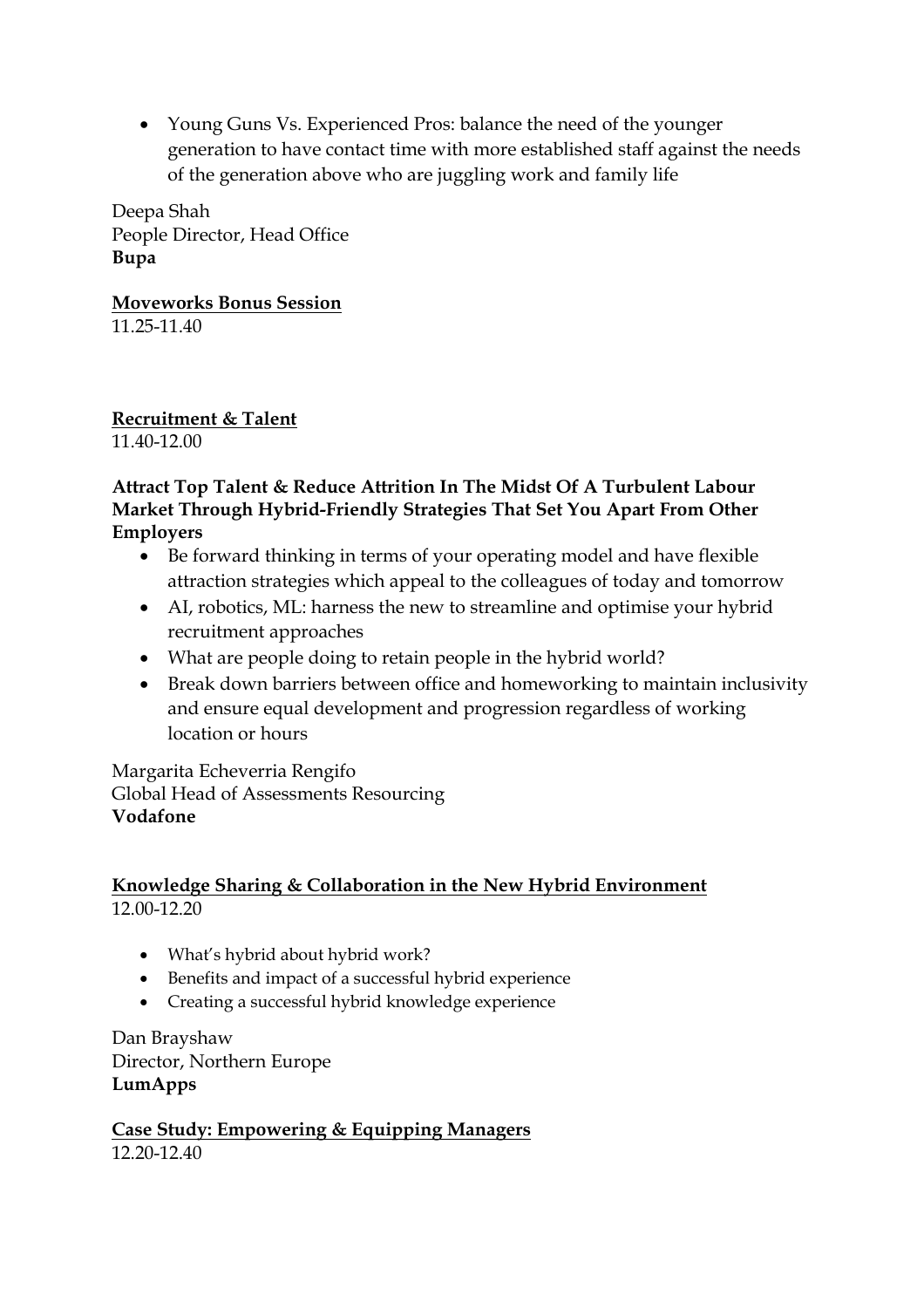**Invest In Your Managers Who Are Driving Change On The Ground & Delivering The Future Of Work Through Building A Culture Of Trust & Migrating The Measure Of Productivity From Input To Output**

• The future of work depends on the ability of managers to adapt to change and embrace the possibilities of hybrid productivity. Are your managers ready to contribute to your hybrid roadmap and switch their focus from inputs to outcomes?

Jo Daly VP, Learning & Development **Warner Music Group**

## *Lunch & Informal Networking For Speakers, Delegates & Partners 12.40-13.40*

#### **Informal Breakout Discussions**

13.10-13.40

- Neurodiversity
- Vaccine discrimination
- Social mobility
- Protected characteristics

# **Afternoon Co-Chairs' Opening Remarks**

13.40-13.45

Anthony Fitzpatrick Head of Colleague Experience & Employment Policy **Aviva**

Ryan Candy Head of Change, Employee Experience & People Performance **Sodexo Group**

**Employee Engagement & Motivation Panel** 13.45-14.15

**The Hearts & Minds Of Your Employees Regardless Of Whether You're In The Room, Or On Zoom**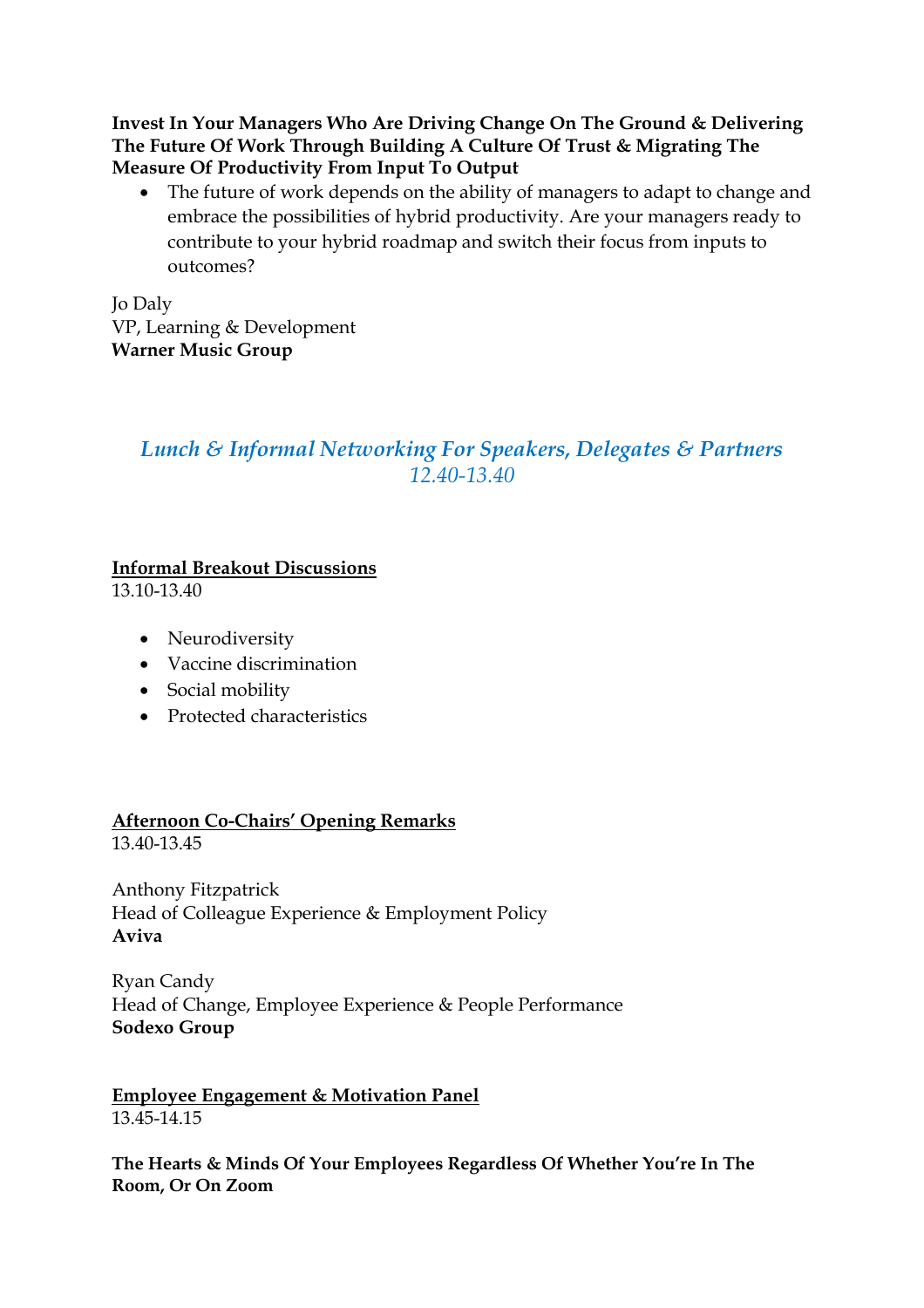- For lots of us we're in a real time of austerity how do you do effective employee engagement, in a hybrid world, on a budget?
- Seek ways to personalise and improve employee experience through employee voice listening and high survey participation
- Whether down the road or in a different time zone how can you increase engagement with HQ when site visits and face-to-face forums are not possible?
- The changing role of the leader and the employee voice: the people have a lot to say, so how do you get your leaders to genuinely listen and respond?

Sue Tunmore People Director **Co-op**

Deepa Shah People Director, Head Office **Bupa**

Alastair Gill Ex Head of People **Formerly giffgaff**

Hannah Smith Associate Director, Talent Development Lead **Fidelity International**

#### **Moving Past Excel - Using Tech To Enable A Successful Hybrid Work Environment** 14.15-14.30

- - How tech can enable employee engagement
	- What are real-life benefits of using software to transition to hybrid work

Cosmin Patlageanu CMO **YAROOMS**

**Reopening, Reintegration & Cohesion** 14.30-14.50

#### **Make The Office A Destination To Encourage People To Brave The Commute & Come In**

- Show you care: offer personalised support to colleagues to make coming into the office exciting and possible in their unique circumstances
- What steps need to be taken so the office is a safe and inclusive environment?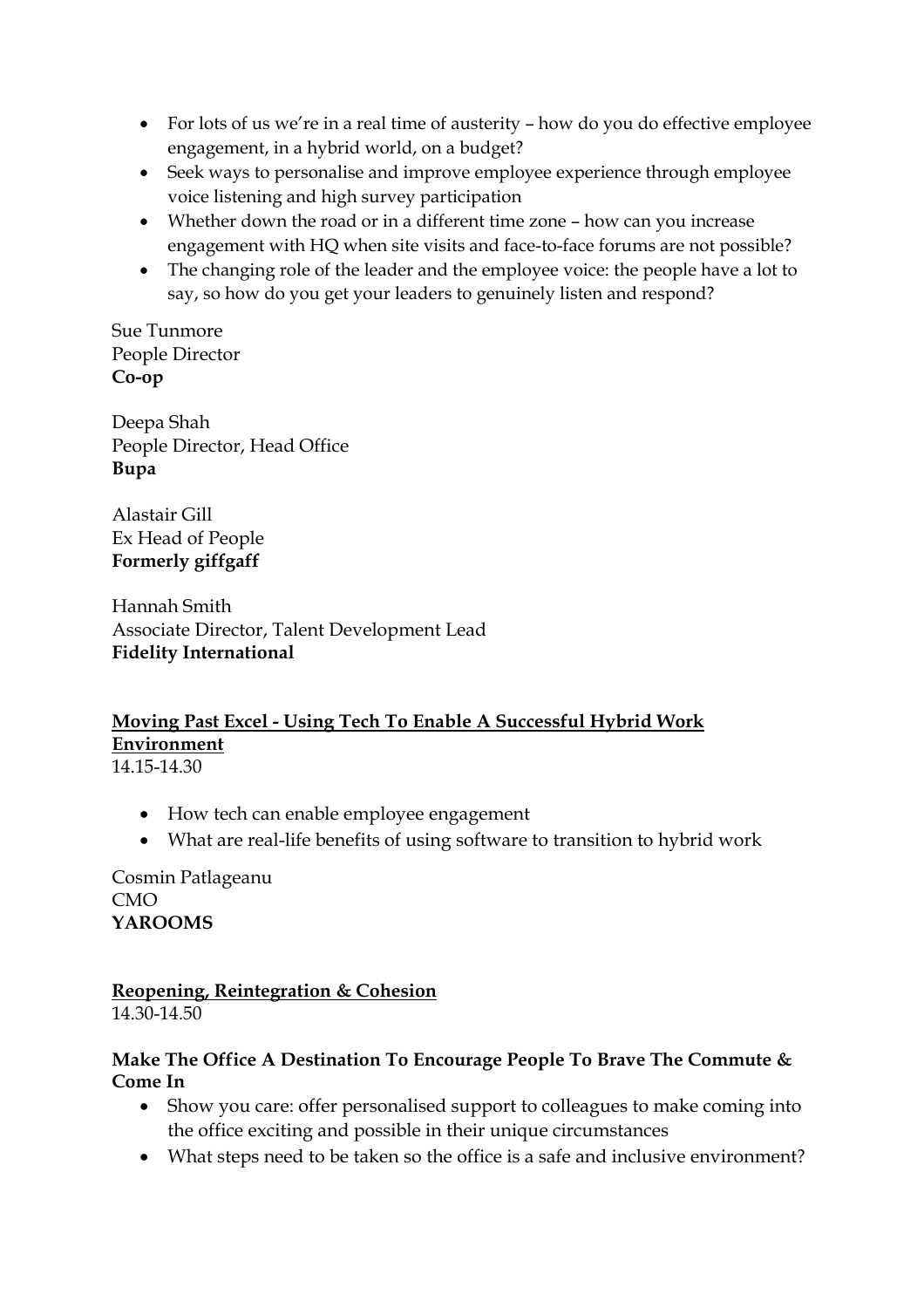- Rota people in to ensure there's a buzz in the office when they come in so they get something out of it and want to come back again
- What practical, operational considerations need to be thought through to welcome people back to the office when they're not in everyday? How do you ensure everyone has the equipment they need to work from home and the office without having to double the budget?

Laura Cole Managing Director, Head of HR UK & Europe **Standard Chartered Bank**

#### **Unlocking The Hybrid Working Opportunity: Using Technology To Keep Team Members Connected And Engaged In A Hybrid Working Environment** 14.50-15.05

The very idea of flexible, borderless hybrid working dictates that there can be no onesize-fits-all approach. Across the globe, the day-to-day reality of hybrid working is going to look very different from one company to the next. It may even be the case that some business leaders are paying lip service to hybrid working while secretly setting their sights on re-establishing old norms at the earliest opportunity.

Nevertheless, the evidence suggests that some form of hybrid working is already happening amongst a sizeable majority of blue chip companies, with many of these businesses looking to permanently embrace this working model for some or all of their desk-based workers. The question is: how are they getting on? This quick fire session will consider these four key areas, that you should consider when identifying the appropriate meeting, training and event technology to enable your hybrid workforce:

- Making every hybrid meeting an event worth showing up for
- Prioritising engagement, wherever employees are located
- Providing equal experiences and value for all employees, wherever they are sitting
- Monitoring the effectiveness of hybrid working

Vanessa Lovatt Chief Evangelist **Glisser**

# *Afternoon Refreshment Break With Informal Networking 15.05-15.35*

**Remote L&D** 15.35-15.55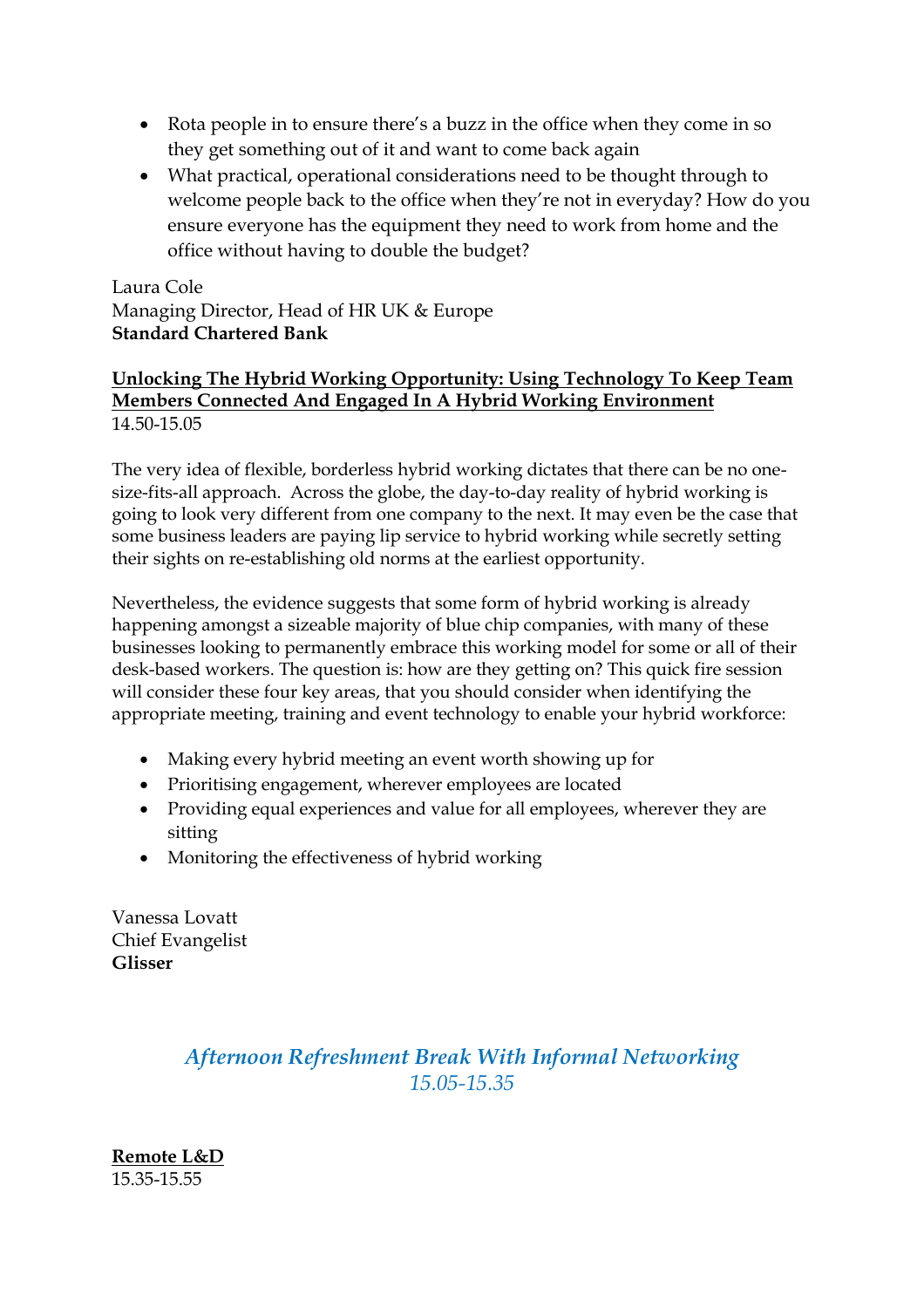**Boost Attendance & Engagement To Ensure An Upskilled Hybrid Workforce With Pertinent & Inspiring Learning & Development** 

- How can you encourage people to care about the training and get involved regardless of the format?
- How can you replace spontaneous coaching moments with new members of the team?
- Adapt your L&D practises to fit the digitally native workforce of the future and which will differ from the competencies required pre-COVID

Daniel Brooks Head of Organisational Learning & Development **British Medical Association**

**Vevox Bonus Session** 15.55-16.10

Speaker TBC

## **Managing Deskless, Hard-To-Reach & Distributed Workforces** 16.10-16.30

## **Manage A Productive & Motivated Workforce To Ensure The Success Of Your Organisation Wherever They Are & Whatever Their Role**

- The role of the leader has changed dramatically! Help them motivate and inspire their teams to build a sense of belonging, empowerment and trust without resorting to micro-management which can lead to resentment and attrition
- Educate your people and provide adequate IT security to protect company data with a dispersed workforce
- Leverage good middle managers to increase employee connection to the company and ensure that each colleague still receives individual, personalised engagement

Abi Goodwin Group Director of Strategic Workforce Planning **Sky Mental Health & Wellbeing Panel** 16.30-17.00

**With Hybrid Working Becoming Simply The Future Of Work For Most People, Rethink Your Health & Wellbeing Strategies To Support Your People Wherever They're Working & Retain Top Talent**